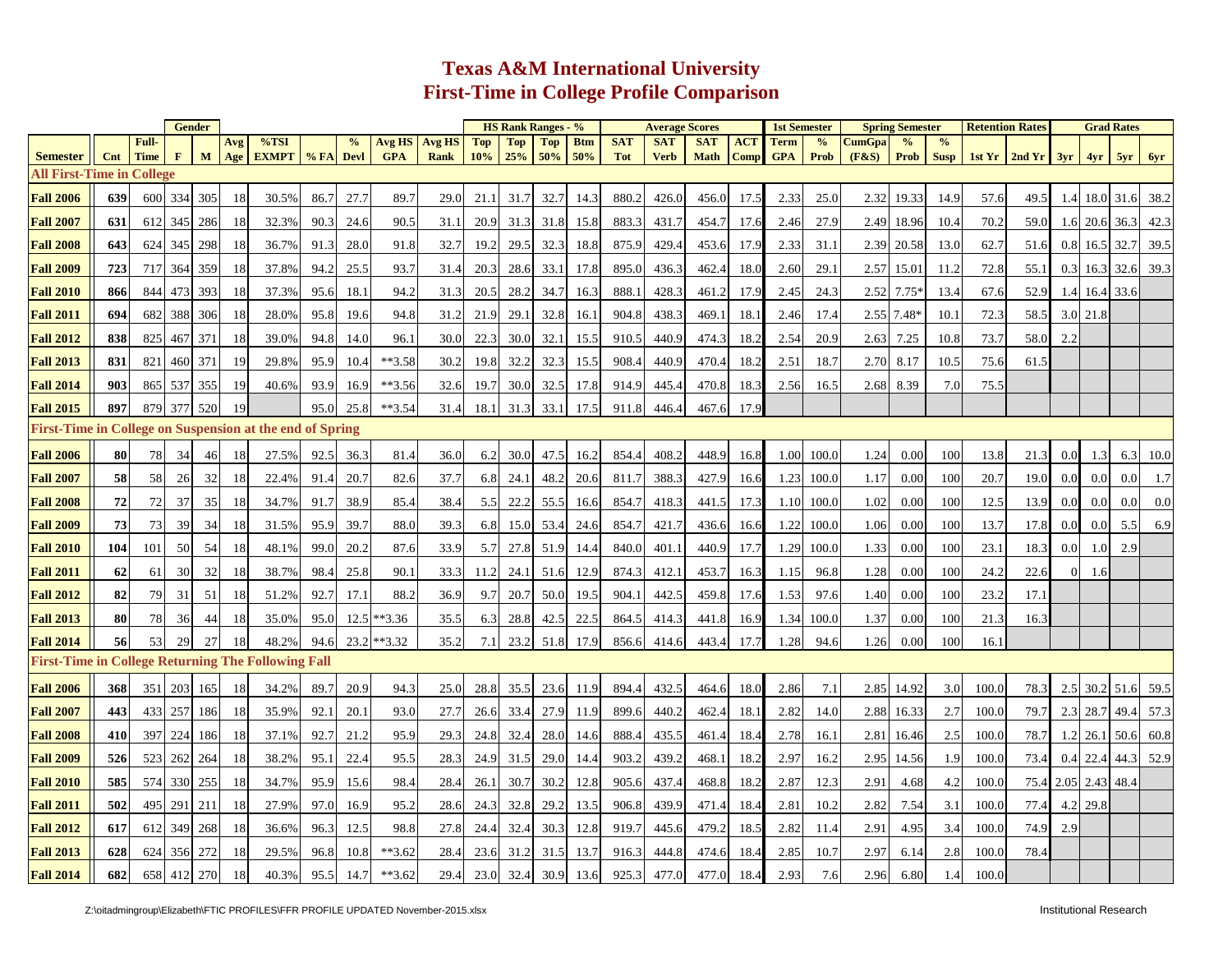|                                                                  |      |                      | <b>Gender</b> |        |     |              |      |               |                             |               | <b>HS Rank Ranges - %</b> |            |            |            |                          | <b>Average Scores</b> |             |            | <b>1st Semester</b> |               | <b>Spring Semester</b> |             |               | <b>Retention Rates</b> |       |                |                | <b>Grad Rates</b> |         |
|------------------------------------------------------------------|------|----------------------|---------------|--------|-----|--------------|------|---------------|-----------------------------|---------------|---------------------------|------------|------------|------------|--------------------------|-----------------------|-------------|------------|---------------------|---------------|------------------------|-------------|---------------|------------------------|-------|----------------|----------------|-------------------|---------|
|                                                                  |      | Full-<br><b>Time</b> | $\mathbf{F}$  |        | Avg | %TSI         |      | $\frac{0}{0}$ | <b>Avg HS</b><br><b>GPA</b> | <b>Avg HS</b> | Top<br>10%                | Top<br>25% | <b>Top</b> | <b>Btm</b> | <b>SAT</b><br><b>Tot</b> | <b>SAT</b>            | <b>SAT</b>  | <b>ACT</b> | <b>Term</b>         | $\frac{6}{6}$ | <b>JumGpa</b>          | $\%$        | $\frac{0}{0}$ |                        |       |                |                |                   |         |
| <b>Semester</b>                                                  | Cnt  |                      |               | M      | Age | <b>EXMPT</b> | %FA  | <b>Devl</b>   |                             | <b>Rank</b>   |                           |            | 50%        | 50%        |                          | <b>Verb</b>           | <b>Math</b> | Comp       | <b>GPA</b>          | Prob          | (F&S)                  | <b>Prob</b> | <b>Susp</b>   | 1st Yr                 | 2ndYr | 3yr            | 4yr            | 5yr               | 6yr     |
| <b>First-Time in College Not Returning The Following Fall</b>    |      |                      |               |        |     |              |      |               |                             |               |                           |            |            |            |                          |                       |             |            |                     |               |                        |             |               |                        |       |                |                |                   |         |
| <b>Fall 2006</b>                                                 | 271  | 249                  | 131           | 140    | 18  | 25.5%        | 82.7 | 36.9          | 83.9                        | 34.3          | 10.7                      | 26.5       | 45.0       | 17.7       | 859.3                    | 416.6                 | 443.3       | 16.7       | 1.60                | 49.5          | 1.59                   | 28.41       | 39.2          | 0.0                    | 10.3  |                | 0 1.48 4.43    |                   | 9.23    |
| <b>Fall 2007</b>                                                 | 188  | 179                  |               | 88 100 | 18  | 23.9%        | 86.2 | 35.1          | 84.7                        | 38.9          | 7.4                       | 26.5       | 40.9       | 25.0       | 842.6                    | 410.1                 | 435.5       | 16.6       | 1.62                | 60.6          | 1.58                   | 28.81       | 39.0          | 0.0                    | 10.1  | $\overline{0}$ |                | $1.6$ 5.32 6.91   |         |
| <b>Fall 2008</b>                                                 | 233  | 277                  | 121 112       |        | 18  | 36.1%        | 88.8 | 39.9          | 85.3                        | 38.5          | 9.4                       | 24.4       | 39.9       | 26.1       | 852.0                    | 417.3                 | 438.1       | 17.2       | 1.54                | 57.5          | 1.47                   | 31.97       | 42.2          | 0.0                    | 6.3   | $\overline{0}$ | $\overline{0}$ | 2.5               | 3.75    |
| <b>Fall 2009</b>                                                 | 197  | 194                  | 102           | 95     | 18  | 36.6%        | 91.9 | 32.5          | 89.0                        | 40.6          | 8.1                       | 20.3       | 44.1       | 27.4       | 870.5                    | 427.4                 | 445.6       | 17.5       | 1.64                | 63.5          | 1.56                   | 16.79       | 48.1          | 0.0                    | 6.1   | $\overline{0}$ |                | 0 1.52            | 3.05    |
| <b>Fall 2010</b>                                                 | 281  | <b>270</b>           | 143           | 138    | 18  | 42.7%        | 95.4 | 23.5          | 86.5                        | 37.0          | 8.5                       | 23.1       | 44.4       | 23.8       | 849.3                    | 407.8                 | 444.0       | 17.4       | 1.65                | 49.1          | 1.77                   | 16.75       | 40.6          | 0.0                    | 6.1   | $\overline{0}$ |                | 0 2.85            |         |
| <b>Fall 2011</b>                                                 | 192  | 187                  | 97            | 95     | 18  | 28.1%        | 92.7 | 26.6          | 93.7                        | 38.0          | 15.6                      | 19.2       | 42.1       | 22.9       | 898.8                    | 433.5                 | 462.8       | 17.3       | 1.77                | 35.9          | 1.89                   | 7.26        | 37.9          | 0.0                    | 9.8   |                | 0 1.03         |                   |         |
| <b>Fall 2012</b>                                                 | 220  | 213                  | 117           | 103    | 18  | 45.9%        | 92.3 | 18.2          | 89.2                        | 36.5          | 16.3                      | 22.2       | 38.6       | 22.7       | 881.0                    | 425.8                 | 458.3       | 17.6       | 1.77                | 47.7          | 1.84                   | 16.34       | 41.2          | 0.0                    | 10.5  |                |                |                   |         |
| <b>Fall 2013</b>                                                 | 203  | 197                  | 104           | 99     | 18  | 31.5%        | 94.1 | 20.2          | $**3.47$                    | 35.1          | 8.4                       | 35.5       | 35.0       | 21.2       | 889.4                    | 428.9                 | 458.7       | 17.5       | 1.81                | 43.8          | 1.88                   | 17.14       | 45.0          | 0.0                    | 10.2  |                |                |                   |         |
| <b>Fall 2014</b>                                                 | 221  | 207                  | 125           | 96     | 18  | 41.6%        | 89.1 | 24.4          | $**3.37$                    | 42.4          | 9.5                       | 22.6       | 36.7       | 31.2       | 880.3                    | 431.2                 | 450.4       | 17.8       | 1.68                | 43.9          | 1.81                   | 16.06       | 34.3          | 0.0                    |       |                |                |                   |         |
| <b>Provisional First-Time in College</b>                         |      |                      |               |        |     |              |      |               |                             |               |                           |            |            |            |                          |                       |             |            |                     |               |                        |             |               |                        |       |                |                |                   |         |
| <b>Fall 2006</b>                                                 | 28   | 24                   | -10           | 18     | 18  | 0.0%         | 78.6 | 67.9          | 80.8                        | 73.7          | 0.0                       | 0.0        | 3.5        | 96.4       | 740.5                    | 358.2                 | 385.9       | 15.3       | 2.05                | 35.7          | 1.97                   | 31.58       | 15.8          | 46.4                   | 42.9  |                | 0 3.45         | 6.9               | 20.7    |
| <b>Fall 2007</b>                                                 | 46   | 41                   | 19            | 27     | 18  | 10.9%        | 78.3 | 54.4          | 82.3                        | 71.2          | 0.0                       | 0.0        | 2.1        | 97.8       | 775.4                    | 395.4                 | 386.4       | 15.6       | 1.84                | 56.5          | 1.88                   | 22.22       | 0.0           | 41.0                   | 39.1  |                | 0 4.35 15.2    |                   | 19.6    |
| <b>Fall 2008</b>                                                 | 57   | 54                   | 17            | 40     | 18  | 10.5%        | 77.2 | 68.4          | 80.2                        | 68.8          | 0.0                       | 0.0        | 3.5        | 96.4       | 748.9                    | 373.2                 | 386.3       | 15.7       | 1.64                | 86.0          | 1.71                   | 34.62       | 3.9           | 31.6                   | 28.1  | $\overline{0}$ | $1.75$ 3.51    |                   | -14     |
| <b>Fall 2009</b>                                                 | 50   | 49                   | 24            | 26     | 18  | 16.0%        | 84.0 | 56.0          | 84.0                        | 69.2          | 0.0                       | 0.0        | 4.0        | 96.0       | 802.1                    | 399.                  | 406.2       | 15.3       | 1.95                | 98.0          | 1.98                   | 10.71       | 14.3          | 46.0                   |       | 36.0 1.75      | 8              |                   | 14 16.0 |
| <b>Fall 2010</b>                                                 | 49   | 49                   | 22            | 27     | 18  | 20.4%        | 95.9 | 40.8          | 81.1                        | 74.2          | 0.0                       | 0.0        | 2.0        | 97.9       | 799.0                    | 396.5                 | 399.7       | 16.4       | 1.85                | $2.04*$       | 2.00                   | 13.79       | 0.0           | 46.9                   | 38.8  |                | 0 4.08 14.3    |                   |         |
| <b>Fall 2011</b>                                                 | 73   | 71                   | 31            | 42     | 18  | 19.2%        | 93.2 | 45.2          | 78.4                        | 71.4          | 0.0                       | 0.0        | 24.6       | 75.3       | 813.5                    | 411.6                 | 416.4       | 16.4       | 1.84                | $0^*$         | 1.93                   | 21.95       | 2.4           | 54.8                   | 39.7  | 4.11 11.0      |                |                   |         |
| <b>Fall 2012</b>                                                 | 73   | 73                   | 28            | 45     | 17  | 26.0%        | 89.0 | 38.4          | 83.4                        | 63.9          | 0.0                       | 0.0        | 38.3       | 61.6       | 831.6                    | 407.                  | 429.3       | 17.2       | 2.20                | 5.5           | 2.27                   | 9.43        | 1.9           | 69.9                   | 52.1  | 0.0            |                |                   |         |
| <b>Fall 2013</b>                                                 | 72   | 70                   | 30            | 42     | 18  | 37.5%        | 91.7 | 29.2          | $***3.11$                   | 61.1          | 0.0                       | 1.3        | 37.5       | 61.1       | 839.5                    | 415.4                 | 428.1       | 17.3       | 2.21                | 4.2           | 2.21                   | 22.41       | 3.5           | 72.2                   | 61.1  |                |                |                   |         |
| <b>Fall 2014</b>                                                 | 78   | 76                   | 37            | 41     | 18  | 29.5%        | 92.3 | 41.0          | $**3.03$                    | 69.8          | 0.0                       | 0.0        | 38.5       | 61.5       | 817.3                    | 400.0                 | 418.8       | 17.1       | 2.11                | 11.5          | 2.12                   | 11.54       | 3.6           | 62.8                   |       |                |                |                   |         |
| <b>Fall 2015</b>                                                 | 78   | 76                   | 34            | 44     | 18  |              | 91.0 | 51.3          | $**2.98$                    | 64.3          |                           |            | 38.5       | 61.5       | 850.2                    | 432.6                 | 419.1       | 17.1       |                     |               |                        |             |               |                        |       |                |                |                   |         |
| Profile of Undergraduates on Probation/Suspension at end of Fall |      |                      |               |        |     |              |      |               |                             |               |                           |            |            |            |                          |                       |             |            |                     |               |                        |             |               |                        |       |                |                |                   |         |
| <b>Fall 2007</b>                                                 | 779  | 539                  | 432 347       |        | 22  | 25.8%        | 75.0 | 11.8          | 85.3                        | 84.0          | 8.0                       | 18.6       | 25.2       | 48.0       | 849.4                    | 418.8                 | 343.1       | 17.1       | 1.31                | 96.0          | 2.13                   | 30.30       | 28.5          | 47.8                   | 38.1  |                |                |                   |         |
| <b>Fall 2008</b>                                                 | 950  |                      | 585 514 436   |        | 20  | 23.7%        | 65.5 | 13.1          | 86.0                        | 69.2          | 5.3                       | 17.6       | 32.5       | 44.4       | 850.8                    | 419.0                 | 436.7       | 16.9       | 1.31                | 95.4          | 1.95                   | 26.54       | 21.9          | 49.7                   | 40.0  |                |                |                   |         |
| <b>Fall 2009</b>                                                 | 1024 |                      | 677 518 506   |        | 21  | 21.9%        | 63.5 | 10.8          | 87.3                        | 71.6          | 6.0                       | 15.3       | 30.7       | 47.8       | 850.6                    | 416.3                 | 437.1       | 17.1       | 1.25                | 95.2          | 2.10                   | 25.72       | 25.5          | 50.6                   | 41.5  |                |                |                   |         |
| <b>Fall 2010</b>                                                 | 667  |                      | 435 353 314   |        | 21  | 25.6%        | 67.9 | 9.8           | 86.9                        | 69.0          | 4.9                       | 17.5       | 35.8       | 41.6       | 842.8                    | 408.6                 | 437.8       | 17.1       | 1.22                | 84.3          | 1.82                   | 16.43       | 51.9          | 38.4                   | 27.8  |                |                |                   |         |
| <b>Fall 2011</b>                                                 | 651  |                      | 435 335 316   |        | 21  | 21.8%        | 77.0 | 10.9          | 86.3                        | 86.3          | 5.0                       | 17.2       | 30.5       | 47.1       | 829.7                    | 398.6                 | 432.2       | 16.7       | 1.19                | 85.1          | 2.02                   | 12.16       | 47.9          | 44.7                   | 33.4  |                |                |                   |         |
| <b>Fall 2012</b>                                                 | 694  | 476                  | 366 328       |        | 21  | 27.2%        | 77.0 | 8.5           | 88.9                        | 75.4          | 5.7                       | 18.5       | 30.8       | 44.8       | 851.5                    | 414.2                 | 439.2       | 16.8       | 1.39                | 80.7          | 2.01                   | 14.19       | 42.8          | 44.8                   | 32.9  |                |                |                   |         |
| <b>Fall 2013</b>                                                 | 669  | 437                  | 348           | 321    | 21  | 22.6%        | 71.9 | 6.0           | $**3.35$                    | 73.5          | 5.4                       | 17.6       | 32.4       | 44.5       | 852.0                    | 412.3                 | 439.6       | 16.8       | 1.48                | 84.2          | 2.09                   | 9.47        | 45.7          | 43.8                   | 30.6  |                |                |                   |         |
| <b>Fall 2014</b>                                                 | 662  |                      | 448 324 338   |        | 21  | 26.6%        | 73.9 | 10.0          | $*3.3$                      | 77.0          | 4.7                       | 15.9       | 30.5       | 48.9       | 852.8                    | 414.9                 | 439.0       | 16.9       | 1.26                | 74.0          | 1.90                   | 12.37       | 44.7          | 39.0                   |       |                |                |                   |         |